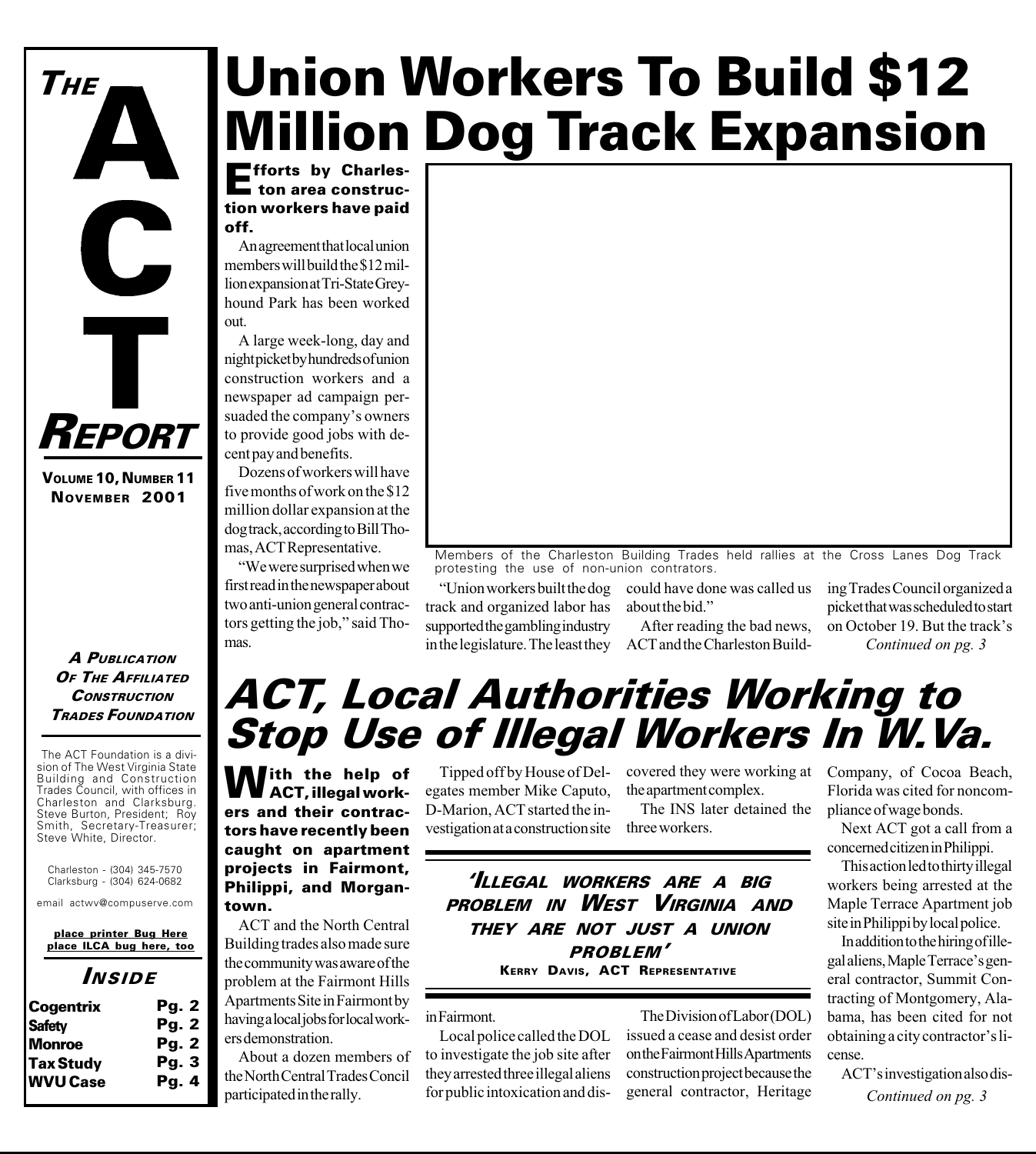# Cogentrix Hearing Yields Important Data

**ACT's quest to en** sure a power plant boom in West Virginia continued earlier this month as ACT lawyers participated in a public hearing before the Public Service Commission (PSC) on Cogentrix Power's proposed plant in Marshall County.

ACT had also requested an evidentiary hearing to be held the same day. However both parties agreed to postpone that hearing until early December.

North Carolina based,

Cogentrix is proposing a \$600 million combined cycle, gas fired power plant.

ACT's early intervention resulted in the PSC granting ACT the right to review any information about jobs at this facility.

Because of this PSC ruling,

Cogentrix provided ACT with the first study about the economic impact the plant would have on the area.

The study showed what we have been saying for months now. Hiring local construction work-

WITHOUT AN AGREEMENT FOR LOCAL WORKERS, WE COULD END UP WITH ANOTHER PROJECT LIKE CONSTELLATION IN WAYNE COUNTY'

BILL DEAN, UPPER OHIO VALLEY BUILDING TRADES

ers boosts the local economy tremendously," said ACT's Walter "Fuzz" LaRue. said LaRue. Building and Construction

According to the study, hiring

local workers would pump hundreds of millions of dollars into the economy over the first 20

years the plant is in operation. This statis-

tic shows is it not true that construction jobs are temporary and not important to the overall economic picture,

Trades Council concerning a labor agreement similar to the one between Tri-State Building and Construction Trades' agreement with Panda Energy in Cabell County.

Without an agreement for local workers, we could end up with another project like Constellation in Wayne County," said Bill Dean, Business Manager of the Upper Ohio Valley Building Trades. "They promised local workers, but didn't deliver."

"We don't need imported workers, we have plenty of highly skilled local workers who want to do this work.

# Radford & Radford Fined \$5100 For **Safety Violation**<br>**Decause it allowed a** Operating Engineers

**B**ecause it allowed a<br>**B** man to work in an unprotected eight-foot ditch, Radford and Radford, a non-union contractor, was fined \$5,100 by OSHA.

The violation occurred last

Operating Engineers Local 132, took photos of the man working in the deadly trench.

Everyone in the industry knows working in an unshored ditch is deadly," said Marsh.

Rebich and Marsh also gave the photos to the Wyoming

EVERYONE IN THE INDUSTRY KNOWS WORKING IN AN UNSHORED DITCH IS DEADLY RODNEY MARSH, IUOE LOCAL 132

May at the 8 million dollar Wyoming East High School job site. The problem was brought to OSHA's attention by ACT Representative Wayne Rebich.

According to OSHA, the unprotected trench put the man in an "eminent danger" situation.

Rodney Marsh, organizer for

County Board of Education.

With the exception of board member Margaret Swimm the Wyoming County Board of Education seemed more concerned that we were trespassing on school property than for the worker's safety," said Rebich.

Continued on pg. 4

house renovation project in Monroe County will finally get the \$11,437 in back  $\sum$  orkers on a court Steve Allred settled the case for Finally Votes To Pay Workers

pay they deserved three years ago.

With the help of ACT Representative Wayne Rebich, the workers filed a complaint

with the West Virginia Division of Labor claiming they should have been paid the prevailing wage.

The County Commission agreed to help the contractor contest the case because he asked if prevailing wage applied to this project and the commission said no.

Former Labor Commissioner

half of the projected \$22,875 on behalf of the employees without their consent.

Monroe County Commission

**WANTS STATE TO PAY FOR DEFENDING ILLEGAL ACTIVITY** 

Negotiations are taking place with the Upper Ohio Valley

In January ACT stepped in, suing both the Monroe County

The commission didn't vote to pay the back pay until earlier this month.

"It's about time the Monroe" County Commission voted to obey the law," said Rebich. "They

> act like victims, when they were the ones who broke the law in the first place.

Along with the commission's motion to settle the case a mo-

\$9,000 legal bill spent to fight the Division of Labor to the state Board of Risk and Insurance Management.

"I hope the state doesn't foot the bill for the Monroe County Commission to defend its illegal action," said Rebich. "The Commission wasted \$9,000 on lawyers, that's their problem.

'IT'S ABOUT TIME THE MONBOE COUNTY COMMISSION VOTED TO OBEY THE LAW'

Commission and Allred contending Allred had no authority to settle the case without the workers consent.

A Kanawha County Circuit Court Judge agreed with ACT, ordering new Labor Commissioner James Lewis to collect the remaining balance.

During the summer, Lewis tried to collect the balance via letters.

WAYNE REBICH, ACT REPRESENTATIVE

tion was also made to pass the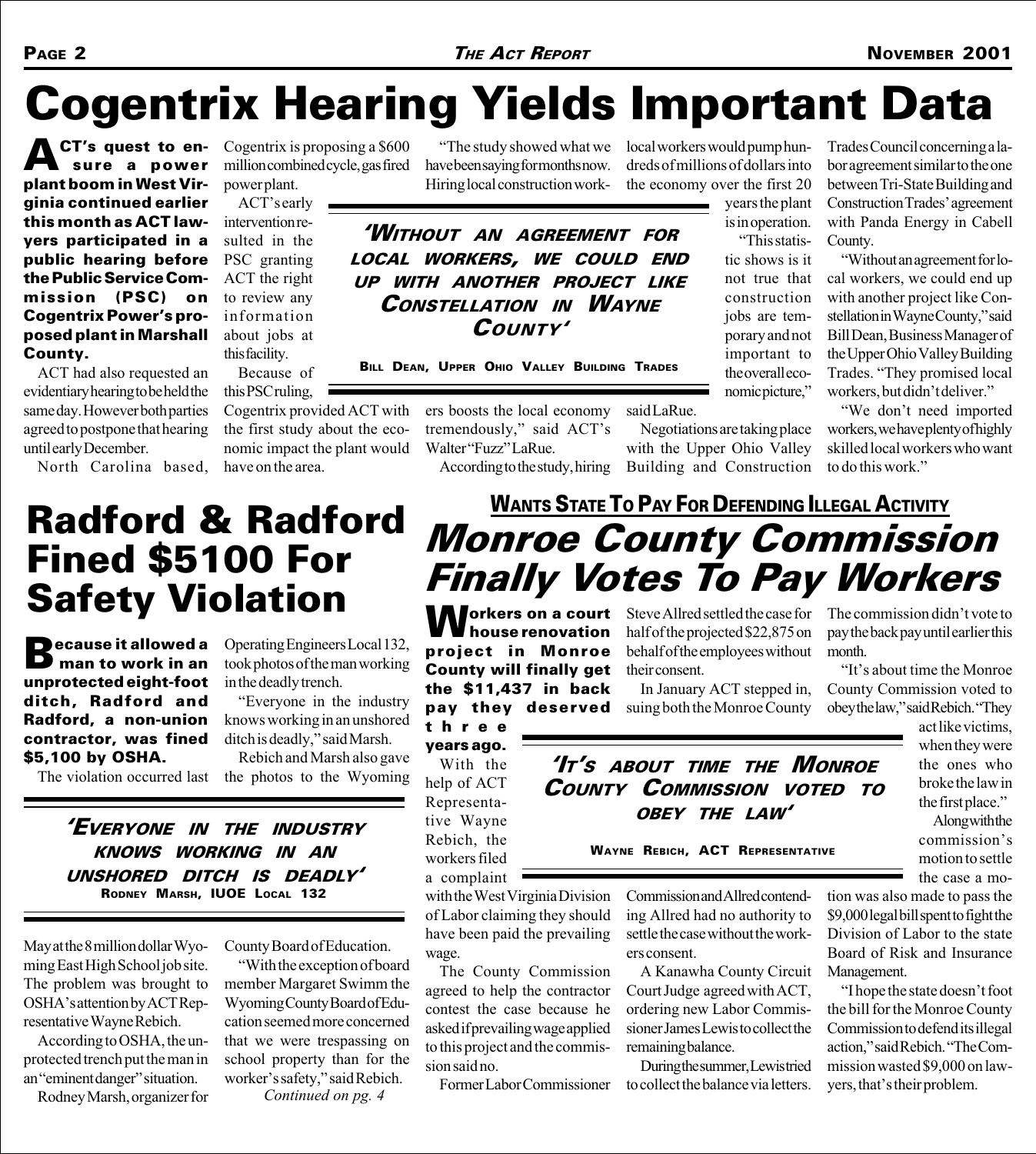## New Study Shows \$900 Million Created Few Jobs

**A** new study by the create a significant number of late proposals for the new legis-<br> **Department of** new jobs. lative session. Department of Tax and Revenue indicates West Virginia's corporate welfare programs cost taxpayers \$900 million dollars from 1988 to 1997.

The purpose of programs such as the Super Tax Credit was to make the Mountain State more appealing than surrounding states to new businesses.

Apparently the approach has not worked since West Virginia remains at the bottom of all economic indicators.

Over the ten years the study examined, the tax credits didn't new jobs.

In fact, most of the money from the biggest corporate tax to fix this problem but does he

credit program, the Super Tax Credit, went to coal companies while they were replacing workers with machines.

Gov. Bob Wise asked for the study in his February State of

the State Address.. According to an Oct.31 story in the Charleston Gazette, Wise plans to use this data to formulative session.

"It's good the governor wants

natural resources are not included in the study.

For example, the study doesn't include the \$25 million tax break disaster with Constel-

lation Power because the breaks were issued by the Wayne County Commission."

White estimates lost property taxes

may reach \$100 million each year. "And undervalued coal, timber and natural gas could be another lost \$100 million or more each year.

I think the total lost to the public could be three billion dollars over ten years."

But White understands tax breaks are a part of government and will not likely be eliminated.

We are not against making a deal, we just want to make sure workers benefit, not just corporations. The only way to improve our economy is to get more good jobs, we can't just give away tax funds.

Knowing where the money goes is important towards revising economic development efforts. ACT has promoted legislation designed to track tax breaks and identify if jobs are created, and what kind of jobs we get.

People will support economic development incentives if they know where the money is going and whether or not it actually creats new jobs.

## ILLEGAL WORKERS

### *FROM PG. 1*

closed the Maple Terrace developer, Opportunity Builders from Oakdale California, has had numerous run-ins with authorities in its home state.

The company's former CEO Donald Ozenbaugh pleaded guilty to theft of \$1.2 million from a loan company.

Ozenbaugh's son-in-law now runs the company.

And on a third nearby project in Morgantown the DOL issued a cease and desist order for D&M Contracting at a student housing project.

The Houston, Texas-based company was cited for non-compliant wage bonds and non-compliant payroll records.

In addition D&M Contracting is suspected of hiring more than 30 illegal workers for the project.

The INS has been notified of the situation, but has not taken action.

Illegal workers are a big problem in West Virginia and they are

not just a union problem," said Kerry Davis, ACT representative.

Not only do they take local workers' jobs, but the contractors who abuse these workers make it impossible for local contractors to get the work.

According to Davis, when the INS called about the illegal workers at the Philippi job site they were told "that was not a priority right now."

"It looks like all these projects had some sort of public funding through state or federal tax credits," said Davis.

Joe Hatfield of the Housing and Development fund said, in an article in the Clarksburg Telegram, a \$500,000 loan to Opportunity Builders has been suspended because of problems with licensing and because one of its subcontrators hired illegal aliens.

According to Hatfield the tax credits can not be suspended without a violation of federal law.

*FROM PG. 1*

what this study reveales.

Director Daniel Adkins agreed to meet with union representatives if they would not picket.

At the October 23 meeting Adkins said 10 percent of the work had been done and prom-

ised the remaining 90 percent of the work to union contractors.

Yet Local Union officials soon learned more than 90 per-

cent had already been promised to anti-union contractors.

A key sticking point was the erection of the building shell, major work for the Ironworkers.

We were told union workers couldn't do the project because of warranty problems," said Bubby Casto, Business Man"But we're putting up a building" by the same company with union Iron Workers right down the road.

ager of Iron Workers Local 301.

Left with more excuses and promises that could not be relied

### THIS IS JUST ANOTHER EXAMPLE OF WHAT WE CAN DO WHEN WE STICK TOGETHER AND FIGHT AS ONE<sup>'</sup>

BUBBY CASTO, BUS. MANAGER IRON WORKERS 301

upon, on October 29 ACT and the Charleston Building Trades Council organized a 200-person picket and launched a public relations campaign against Racing Corporation of West Virginia, the dog track's owners.

On Friday, November 2, Adkins called Casto, who is also president of the Charleston Building Trades, saying he wanted an end to the pickets and ads.

An agreement was reached that included finishing the expansion and future construction and maintenance work.

> This is just another example of what we can do when we stick together and fight as one," said Casto.

> "I would like to thank all of those who par-

ticipated for their effort at the dog track," said Mike Matthews, business manager for the Charleston Building and Construction Trades Council.

It was great to see the plumber pipefitters, electricians and others getting their membership, including apprentices, out to support the unified effort.

### WE ARE NOT AGAINST MAKING <sup>A</sup> DEAL, WE JUST WANT TO MAKE SURE WORKERS BENEFIT, NOT JUST CORPORATIONS'

STEVE WHITE, ACT DIRECTOR

have enough information to formulate a real solution?" asked Steve White, ACT Director. White believes the problem may be three times larger than

He points to the fact that property tax breaks and undervalued

DOG TRACK